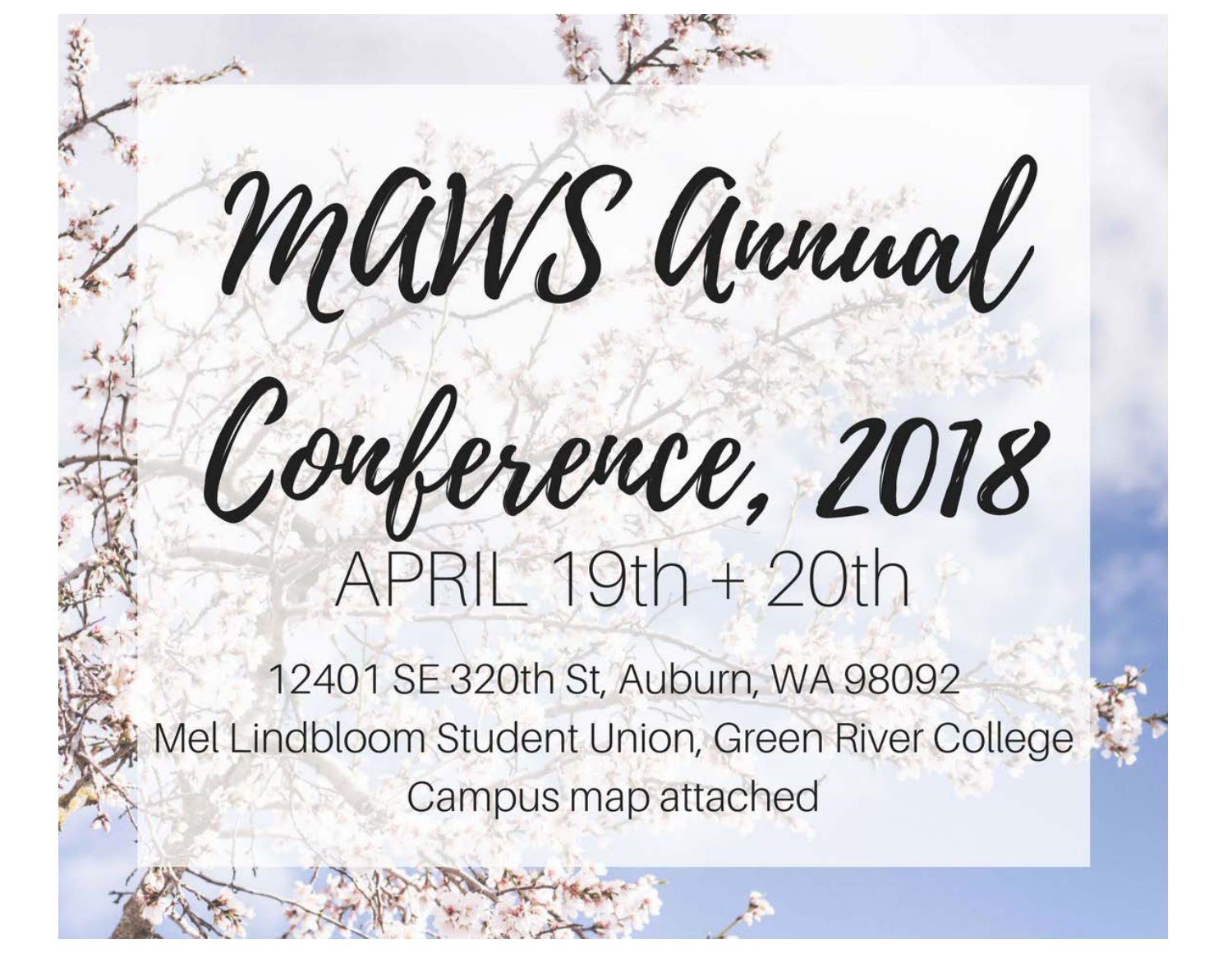## Schedule

*We're thrilled to invite you to join us for another two days of fellowship and continuing education. Thursday's sessions are longer and each attendee may customize their own day. Midwifery and Nursing CEUs have been applied for. Please note:* 

- *There is no charge for attending only peer review on Thursday, but advance registration is appreciated.*
- *The morning NST session is limited to 10 attendees. Practicing midwives only please, no students.*
- *The afternoon NST session is a refresher and is limited to those who have taken Karen's course in the past.*
- *All NST participants must bring their own strips.*
- *Suicide Prevention Training Meets 3 hour state requirement for those whose licenses require it.*
- *Lunch is not provided in registration. Made-to-order sandwiches and grilled items, hot entrees, grab-n-go salads, and a wide selection of snacks are available for purchase on-site. An on-site coffee stand is open until 2.*
- *'Why Not Home?' ticket includes hors d'oeuvres and bar.*
- *Complimentary chair massage from 10-2 on Friday!*
- *Hearing screening machines calibrated on Friday.*

*Schedule subject to change. Registrants will be notified of any significant changes.*

### Pricing

| Half Day           | Thursday              | \$90                                | Choose Morning or Afternoon Sessions |
|--------------------|-----------------------|-------------------------------------|--------------------------------------|
| One Day            | Thursday              | \$150                               |                                      |
| One Day            | Friday                | \$200                               |                                      |
| Two Day            | Thursday<br>& Friday  | \$350                               |                                      |
| Student<br>One Day | Thursday<br>or Friday | \$90                                |                                      |
| Student<br>Two Day | Thursday<br>& Friday  | \$150                               |                                      |
| <b>CEUs</b>        |                       | \$15                                |                                      |
| Film<br>Screening  | Thursday<br>Evening   | \$10 in advance<br>\$20 at the Door |                                      |
|                    |                       |                                     |                                      |

#### **Thursday April 19th 2018**

| <b>Time</b>   | Location                                           | <b>Session</b>                                                       |
|---------------|----------------------------------------------------|----------------------------------------------------------------------|
| $8:00 - 8:30$ | Mel Lindbloom Student<br><b>Union - Grand Hall</b> | Registration                                                         |
| 8:30-Noon     | <b>Grand Hall</b>                                  | <b>Suicide Prevention Training with</b><br>The Crisis Clinic         |
| 8:30-Noon     | The River Room                                     | <b>NSTs in Midwifery Practice with</b><br>Karen Hays, DNP, CNM, ARNP |
| Noon-1:00     | <b>Gator Grille and Grand</b><br>Hall              | <b>Lunch and Vendors</b>                                             |
| $1:00-2:30$   | <b>Grand Hall</b>                                  | <b>NST Refresher Course with Karen</b><br>Hays, DNP, CNM, ARNP       |
| $3:00 - 5:00$ | <b>Grand Hall</b>                                  | Subtleties of the Newborn Exam<br>with Jennie Hendrie, MD            |
| 1:00-5:00     | Pine and Noble Rooms                               | <b>Peer Review</b>                                                   |
| $5:15-6:45$   | <b>Grand Hall</b>                                  | 'Why Not Home?' Screening                                            |

#### **Friday April 20th 2018**

| <b>Time</b>   | <b>Location</b>                                    | <b>Session</b>                                                                       |
|---------------|----------------------------------------------------|--------------------------------------------------------------------------------------|
| $8:00 - 9:00$ | Mel Lindbloom Student<br><b>Union - Grand Hall</b> | Registration                                                                         |
| 9:00-9:50     | <b>Grand Hall</b>                                  | Secondary Trauma in Birth<br>Workers with Kelli Barr-Lyles,<br>MA, IAT-CE-D, CPE     |
| 10:00-10:50   | <b>Grand Hall</b>                                  | <b>Fetal Therapy: Intrauterine</b><br><b>Interventions with Martin</b><br>Walker, MD |
| 10:50-11:10   | <b>Grand Hall</b>                                  | <b>Break with Vendors</b>                                                            |
| 11:10-Noon    | <b>Grand Hall</b>                                  | <b>Newborn Hearing Screening for</b><br><b>Community Based Providers</b>             |
| Noon-12:30    | <b>Grand Hall</b>                                  | Midwife of Wisdom Awards                                                             |
| 12:30-2:00    | <b>Grand Hall</b>                                  | <b>Lunch and Vendors</b>                                                             |
| $2:00-2:50$   | <b>Grand Hall</b>                                  | <b>Newborn Metabolic Screening:</b><br><b>Beyond the Basics</b>                      |
| 3:00-3:50     | <b>Grand Hall</b>                                  | Evidence on Vaginal Breech with<br>Tarek Baghdadi, MD                                |
| $3:50-4:10$   | <b>Grand Hall</b>                                  | <b>Break with Vendors</b>                                                            |
| 4:10-5:00     | <b>Grand Hall</b>                                  | When The Baby Won't Latch<br>with Katie Dunning, IBCLC                               |